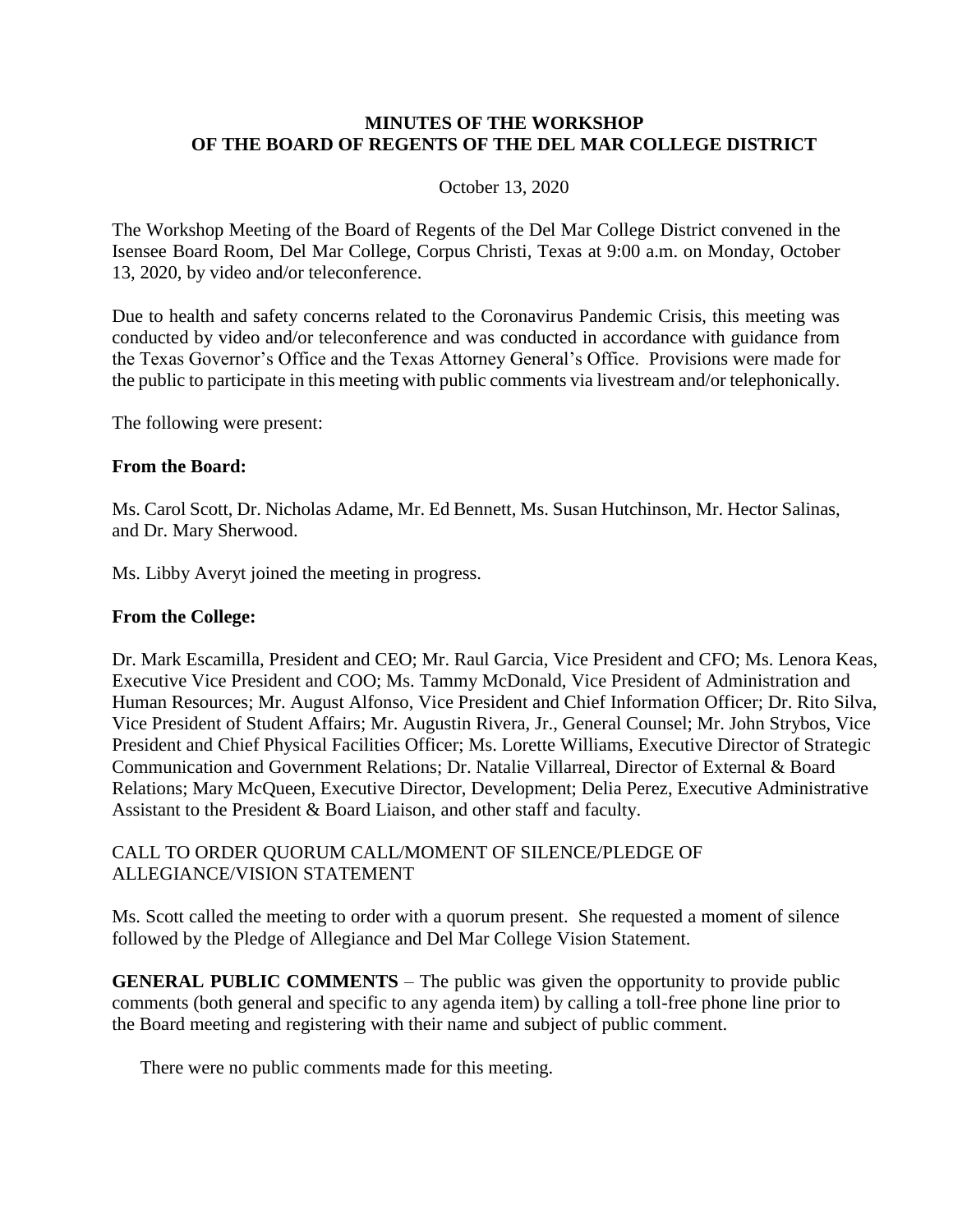# **ITEMS FOR DISCUSSION AND POSSIBLE ACTION:**

1. Discussion related to FY 2021 Policy Project…….…………..Ms. Tammy McDonald *(Supports all 6 Goals of 2019-2024 Strategic Plan: Aspire. Engage. Achieve)*

Dr. Escamilla provided opening remarks. Ms. McDonald introduced Mr. Dan Graves and Mr. Adam Jones with Weaver. Mr. Graves proceeded with his presentation and stated that the scope of today's discussion included review and evaluation of Del Mar Board policies ("B" policies) and focus of the review and evaluation for compliance with federal, state, and accreditation standards as well as best practices within Texas Community Colleges. The objectives are to evaluate and recommend changes to policies to align with compliance requirements, recommend updates to policies for best practices, provide input on Board Policy priorities, recommend assignment of policy owners, provide a schedule to review and update policies, evaluate and recommend changes to structure and presentation of Board policies, and recommend policy for the Board's role in policy review.

Mr. Graves provided SACSCOC's (Southern Association of Colleges and Schools Commission on Colleges) definitions of a Board as well as Board Policy and Administrative Procedure. Mr. Graves explained that their responsibility for this project is to take the College's Board Policies and evaluate and map them for compliance with state, federal and SACSCOC regulations. Mr. Graves reviewed the size of Colleges and totals that prescribe to the TASB policies versus those that prefer to create their own policies.

Mr. Graves continued his discussion regarding the following Board policy priorities and recommendations:

Ethical Considerations: Board members should consult with the Board Chair to evaluate any ethical considerations or concerns that relate to Board business. If considerations directly involve the Board Chair, the Vice Chair should be consulted.

Emergency and Crisis Policies:

►Expand polices to include criteria to designate an emergency situation  $\blacktriangleright$  Update policies to explicitly provide the CEO the authority to make purchasing and operations decisions in declared emergencies with reporting back to the Board

►The College's policies should be reorganized and expanded to include a broader range of emergency considerations

Digital Policies and Communications: Regents should exclusively use Del Mar College provided emails for communications related to College business. Considerations for digital policy and communications:

\_\_\_\_\_\_\_\_\_\_\_\_\_\_\_\_\_\_\_\_\_\_\_\_\_\_\_\_\_\_\_\_\_\_\_\_\_\_\_\_\_\_\_\_\_\_\_\_\_\_\_\_\_\_\_\_\_\_\_\_\_\_\_\_\_\_\_\_\_\_\_\_\_\_\_\_\_\_\_\_\_\_\_\_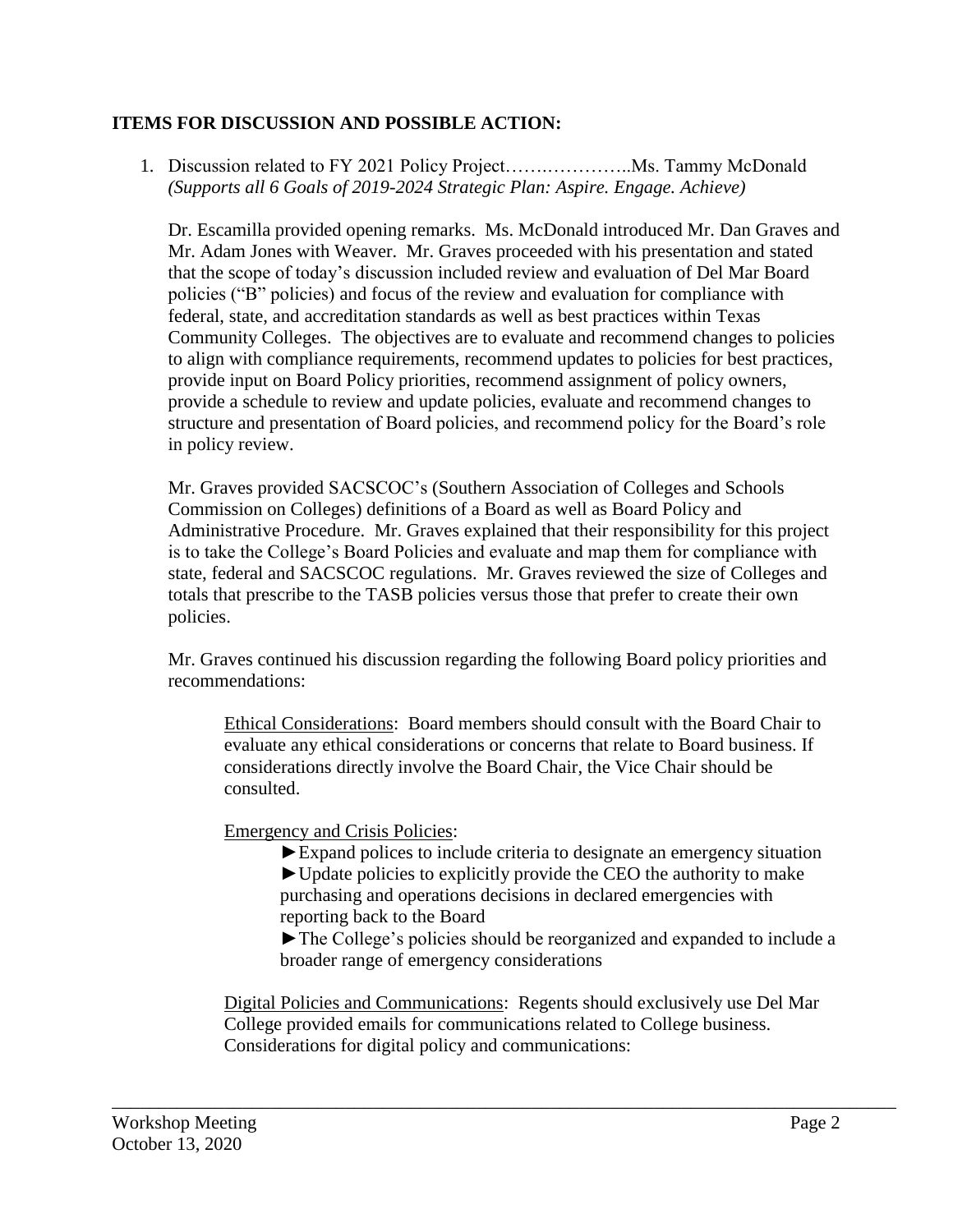- ►Security Standards
- » College-provided devices
- » Accessing DMC email on personal devices
- ►College security awareness training and Administrative Procedures

Board Committee Structure: Current Board bylaws provide the Chair or the Board of Regents the authority to establish committees, as needed. The Board Chair appoints the committee members, the committee chair, and sets the terms of each committee. The Board may consider updating existing policies to:

» Adopt a resolution for committee composition in even-numbered years » Allow Board members to propose a resolution to establish and/or dissolve committees of the Board Policy. Updates would require an update to the Board bylaws.

Board Information Requests: The existing policy (B2.1.3) follows best practices for information requests, including: submitting requests through the office of the CEO; and distributing all reports and documents to all Board members. The recommendation is to update existing policy to include provisions regarding the preparation of reports that will, in the opinion of the CEO, require excessive staff time or expense to be authorized by the Board. Considerations for updates include:

- » Establishing thresholds for time and expense
- » Estimating costs consistent with Attorney General rules

Mr. Graves stated that policy enhancement evaluations of current "B" policies are in progress and to date, they have not identified any instances where policies do not align with federal, state or accreditation requirements. Also, they have identified other opportunities to enhance policies for clarity and to align with best practices which include board training, conflicts of interest, and additional disaster/emergency policies. Mr. Graves also provided recommendations for the current draft Policy B3.16 which establishes policy guidelines, owners and review schedule. As part of Phase II, Weaver will work with College Administration to:

- ►Establish Policy Responsibility
- » Assign policy owners based on duties and expertise
- » Owners should review policies within their purview every 2 years to certify:
	- •No known changes to College operations require policy change
	- •No legislative changes enacted that required policy change

\_\_\_\_\_\_\_\_\_\_\_\_\_\_\_\_\_\_\_\_\_\_\_\_\_\_\_\_\_\_\_\_\_\_\_\_\_\_\_\_\_\_\_\_\_\_\_\_\_\_\_\_\_\_\_\_\_\_\_\_\_\_\_\_\_\_\_\_\_\_\_\_\_\_\_\_\_\_\_\_\_\_\_\_

- ►Formal Review Schedule
- » Every 5 years, the policy owner should review the policy in- depth and present policy to the Board for re-approval (even if no changes are required).
- » The 5-year review cycle should be staggered, unless required by statute to be reviewed more frequently
- ►Re-organize policies
- ►Restructure the policy manual